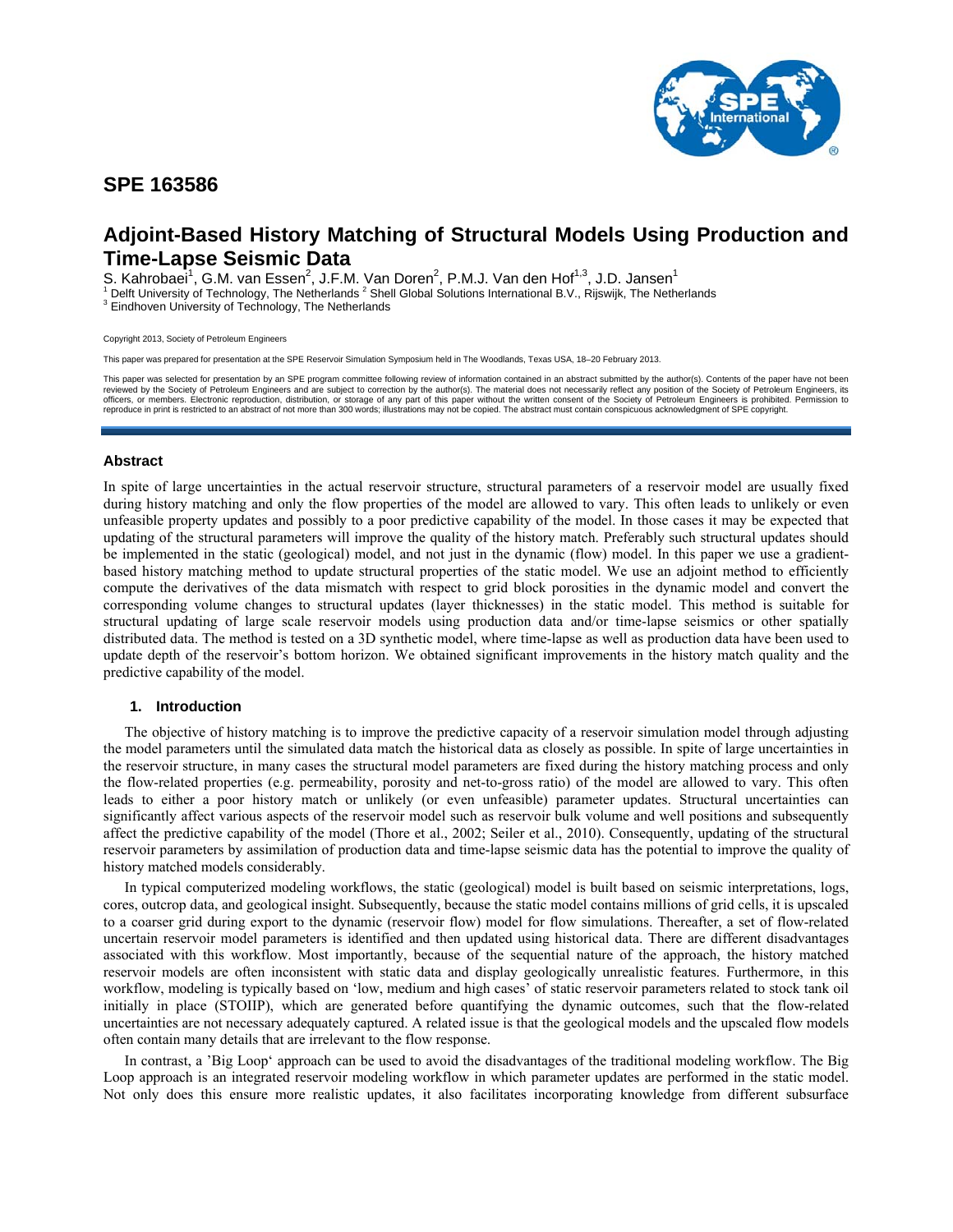disciplines. Moreover, systematic criteria can be derived that help to determine which level of geologic model detail is flowrelevant or business-decision-relevant. Several authors have proposed such an integrated workflow, (Chierici, 1992; Caers, 2003; Hamman et al., 2003; Gross et al., 2004; Hoffman et al., 2005; Suzuki and Caers, 2006; Elrafie et al., 2009; Seiler et al., 2009; Kaleta et al., 2012). In this paper we do not employ a full Big Loop workflow, but, instead, we focus on updating some of the structural aspects of the static model. Such an approach to update structural parameters has been addressed in several studies before (Rivenæs et al., 2005; Suzuki et al., 2008; Schaaf et al., 2009; Seiler et al., 2010; Skjervheim et al., 2012). Rivenæs et al. (2005) generated various fault patterns and ran streamline simulations for the entire set of realizations. Next they performed model selection (rather than history matching) by ranking of the models based on the mismatch between simulated and measured production data. Suzuki et al. (2008) built a large set of models that covered a wide range of possible structural interpretations, and subsequently used stochastic search methods to find those realizations that matched the historical production data. Schaaf et al. (2009) presented a workflow that updates both geological and simulation models at the same time using two different optimization methods. Synthetic historical production data were assimilated in their workflow. The results showed a reduction in the objective function value (i.e. the averaged mismatch between historic and simulated data) but the data match was relatively poor. Seiler et al. (2010) proposed a method to handle structural uncertainties in the reservoir model and presented a history matching workflow for updating structural model parameters with the ensemble Kalman filter (EnKF) through assimilating production data. To represent structural uncertainty an ensemble of top and bottom reservoir horizons were generated around a base-case representing the most-likely interpretation. The vertical positions of points at the top and bottom horizons were considered as the uncertain parameters which were included in an augmented state vector and updated using the EnKF method. Skjervheim et al. (2012) introduced an integrated workflow in the form of a consistent modeling chain from depth conversion to flow simulation. They also represented the uncertainty with an ensemble of realizations and used various ensemble-based assisted history matching methods such as the ensemble smoother and the EnKF. Leeuwenburgh et al. (2011) also demonstrated the feasibility of an integrated work flow for structural parameter updating using the EnKF.

Although, the EnKF is an efficient method for structural surface updating, it has a number of drawbacks. The ensemble and ensemble size in the EnKF need to be selected carefully such that uncertainty is sufficiently captured. In addition, to avoid high computational costs, a relatively small ensemble is generally chosen, i.e., the number of ensemble members (typically hundred) is small compared to the number of unknown parameters (typically in the order of the number of grid blocks). The assimilation of large amounts of data (e.g. as resulting from time-lapse seismic) with relatively small ensembles could lead to spurious correlations which may lead to unphysical updates of state variables and/or model parameters, see e.g. Aanonsen et al. (2009), or Oliver and Chen (2011). Gradient-based history matching is an alternative for structural updating, which does not suffer from these drawbacks.

In the studies cited above, only production measurements were assimilated in the history matching workflow. Production data provide localized spatial information about the area around the well locations and only very limited and averaged information about the regions in-between the wells. Consequently, the production data often contain insufficient information for history matching of large-scale structural parameters. On the other hand, time lapse seismic data can provide information on the areal distribution of pressure and saturation changes due to fluid production or injection. Hence, assimilation of timelapse seismic data to estimate the structural parameters can result in more reliable results, see, e.g., Gosselin et al. (2001) or Van Essen et al. (2012). This paper proposes an assisted history matching workflow for structural parameter updating by assimilating time-lapse seismic data and/or production data with a gradient-based history matching method. The methodology is explained in the next section. Thereafter we present and discuss the results of three 'twin experiments' in which the method is tested with the aid of synthetic data.

## **2. Methodology**

#### **2.1. Adjoint Method for History Matching of Structural Models**

Gradient-based history matching is an iterative procedure in which the update of the uncertain parameters is determined with the aid of the gradient vector (i.e. the vector of derivatives) of the mismatch objective function with respect to the uncertain parameters. Typically many iterations are required, and therefore it is essential to choose an efficient way to calculate the gradients. The gradients can be calculated either analytically or numerically. Methods that use numerical gradients are easy to implement but are computationally inefficient, especially when there is a large number of parameters. In the most time-consuming, deterministic, numerical variety one reservoir simulation is required for each uncertain parameter. In stochastic numerical approaches, this number can be somewhat reduced but still becomes prohibitively large for realistically sized reservoir models. On the other hand, methods that use analytical gradients, and in particular the adjoint method, are computationally much more efficient. The computational cost of the adjoint method depends on the number of objective functions and not on the number of variables, because this method provides the gradients of a given objective function with respect to all implemented variables by running a small number of simulations. Hence, among the existing methods for calculating gradients, the adjoint method is the most efficient one. The major disadvantage of the method is the significant amount of programming that is required to implement it in a reservoir simulation code. The adjoint method was first used for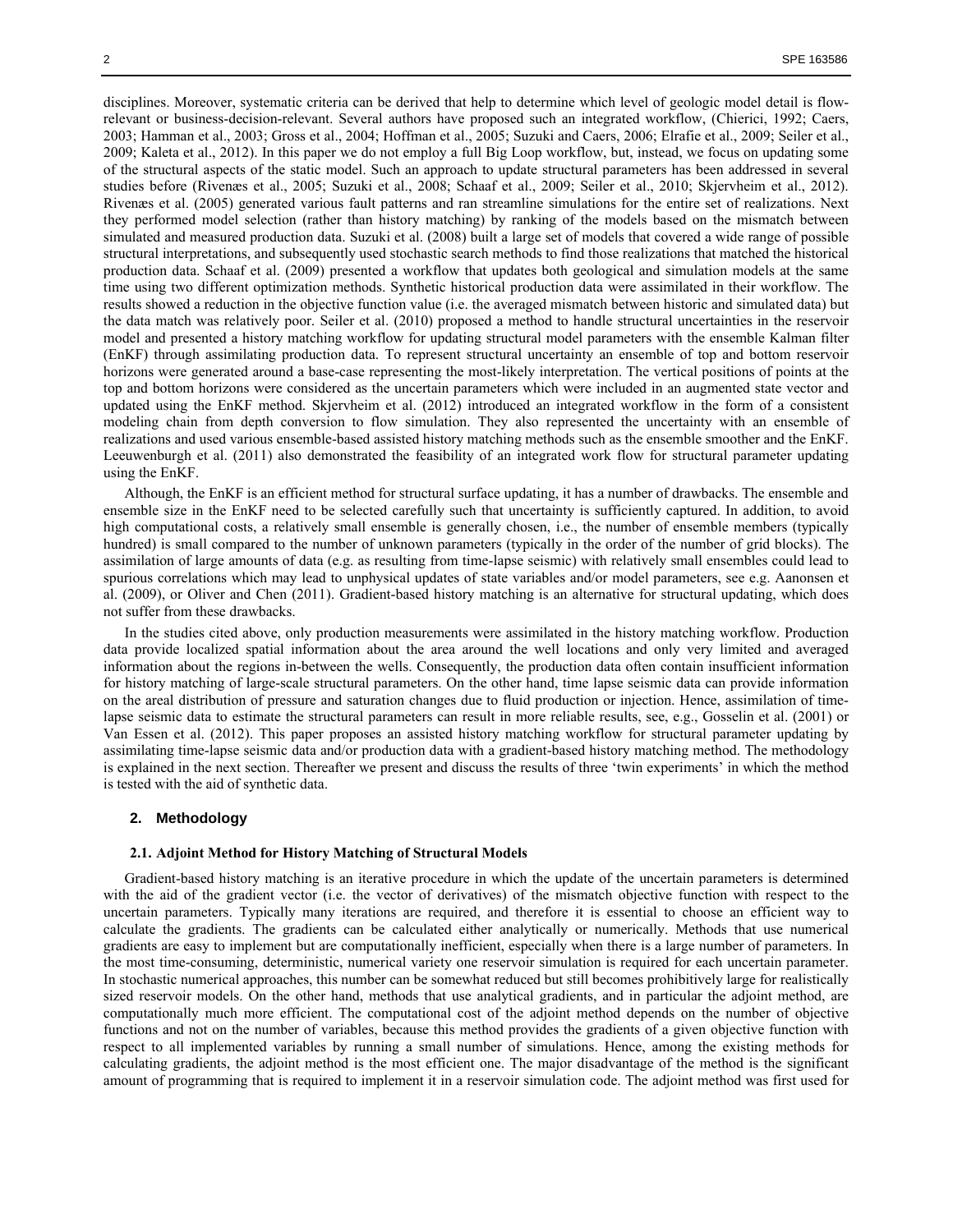history matching by Chen et al. (1974) and Chavalas et al. (1975), and thereafter refined by many authors. For detailed overviews, see the book of Oliver et al. (2008) or the review paper by Oliver and Chen (2011). In this study we propose to use the adjoint-method in a Big Loop approach for history matching of structural parameters.

#### **2.2. Workflow**

We use an in-house reservoir simulator with adjoint-functionality (Kraaijevanger et al., 2007). The simulator can provide the gradient of a mismatch function with respect to grid block parameters (e.g. permeabilities or porosities). However, in order to use gradient information for structural parameter updating we need to integrate static and dynamic modeling. To this end we use a Big Loop workflow in which the in-house dynamic simulator is coupled to commercial geological modeling software (Kaleta et al., 2012). In this workflow all the uncertain parameters are defined in the static domain. After constructing one or more static realizations these are exported to the dynamic domain for reservoir flow simulation, typically after an upscaling step (although the latter is not needed for the example described below). If there is a significant mismatch between the dynamic simulation results and the historical data, the gradients of the mismatch objective function with respect to dynamic grid block parameters are then used to update the static model parameters as will be discussed in detail below. The workflow is shown schematically in **Fig. 1**.



**Fig. 1. Workflow for gradient-based history matching of structural parameters in the static model. Note: upscaling is not performed in our examples.** 

#### **2.3. Parameterization**

Structural uncertainties may result from different sources such as migration, picking, and time-to-depth conversion errors (Thore et al., 2002). Here we assume that the depths of the top and bottom reservoir horizons are the major uncertainties in the static model, which results in an uncertainty in reservoir thickness. Moreover, in this study the top surface of the reservoir is fixed such that the uncertainty in reservoir thickness is due to the uncertainty in the reservoir bottom depth only. Hence, the reservoir bottom depth is used as history matching parameter. Unfortunately, gradients with respect to grid block hights are not available from our simulator, but gradients with respect to grid block porosity, summed over the hight of the reservoir, can be interpreted as indications of where the reservoir hight, and thus the bottom depth, needs to be adapted.

#### **2.4. Mismatch Objective Function**

We apply the following objective function to represent the averaged mismatch between between historical and simulated data:

$$
J(\varphi) = (d - h(\varphi))^{T} P^{-1} (d - h(\varphi)),
$$
\n(1)

where **d** is a vector of measured data,  $h(\varphi)$  is a vector of simulated data,  $\varphi$  is a vector of grid block porosities, and **P** is a square positive semi-definite matrix of weight factors which is often chosen as the measurement error covariance matrix. Note that we do not use a prior term. We aim to assimilate production measurements as well as time-lapse seismic data, where we assume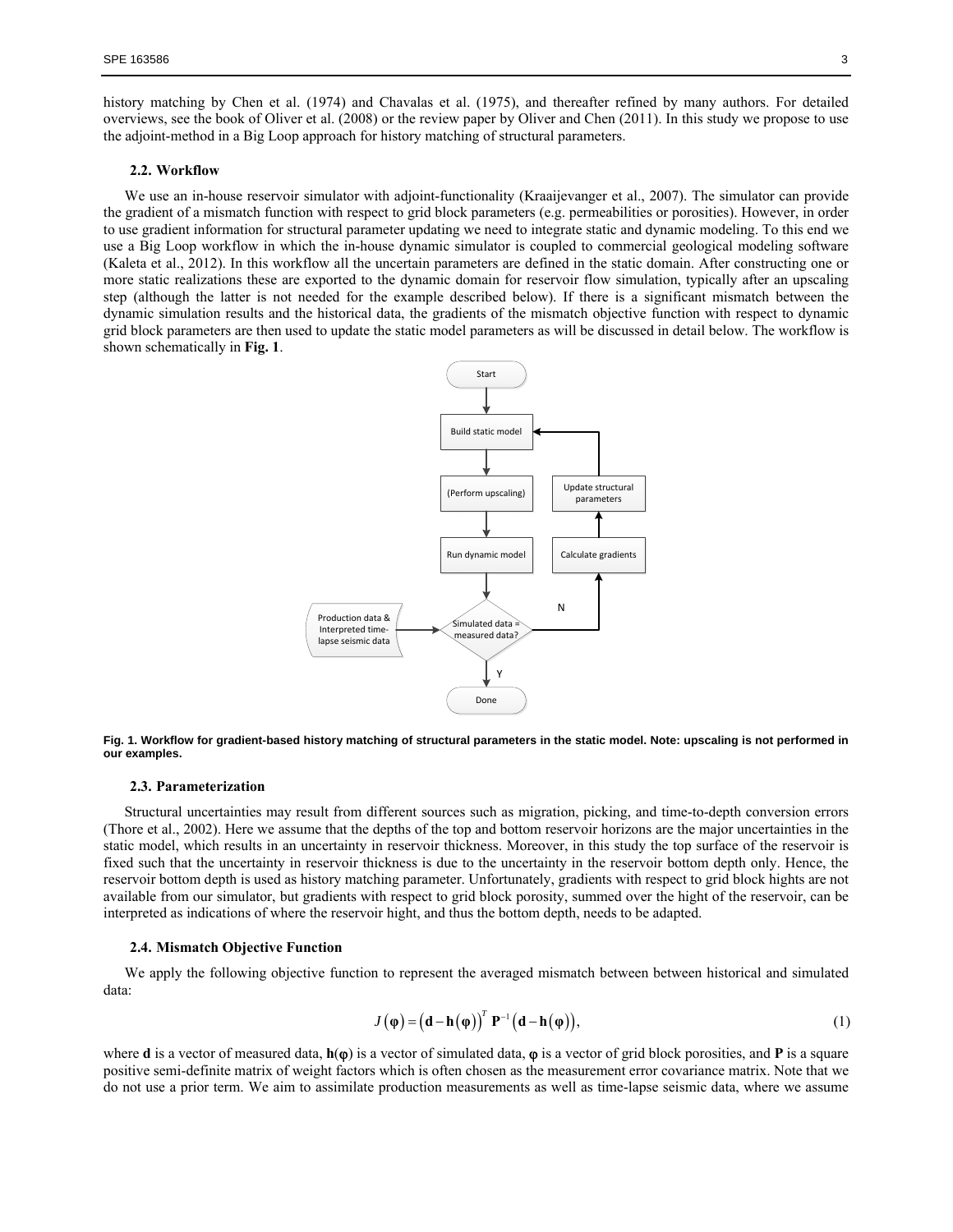that the time lapse seismic results are available in the form of interpreted saturations. Hence, we use two different objective functions: one defined as the mean squared difference between observed and simulated production data, and one defined as the mean squared difference between observed (i.e. interpreted) and simulated grid block saturations. The gradient of the objective function is defined as the column vector containing the partial derivatives of *J* with respect to the components of the uncertain grid block porosities:

$$
\nabla J_{\varphi} = \left(\frac{\partial J}{\partial \varphi}\right)^{T} = \left[\frac{\partial J}{\partial \varphi_{1}} \quad \frac{\partial J}{\partial \varphi_{2}} \quad \frac{\partial J}{\partial \varphi_{3}} \quad \cdots \quad \frac{\partial J}{\partial \varphi_{n}}\right]^{T},\tag{2}
$$

where *n* is the number of grid blocks in the dynamic reservoir model.

#### **2.5. Structural Model Updating**

The gradient of the objective function is calculated by the adjoint method in the dynamic simulator. Subsequently this gradient information is used to update the position of the reservoir bottom horizon by converting the gradient with respect to porosities to a gradient with respect to bottom depths defined as

$$
\nabla J_{\mathbf{b}} = \left(\frac{\partial J}{\partial \mathbf{b}}\right)^{T} = \left[\begin{array}{cccc} \frac{\partial J}{\partial b_{1}} & \frac{\partial J}{\partial b_{2}} & \frac{\partial J}{\partial b_{3}} & \cdots & \frac{\partial J}{\partial b_{m}}\end{array}\right]^{T},
$$
\n(3)

where **b** is a vector of reservoir bottom depths, and *m* is the number of grid blocks in the bottom layer of the reservoir model. Using a simple volume balance the relation between the gradients is given by

$$
\frac{\partial J}{\partial b_i} = \sum_{k=1}^{K} \left( \frac{\partial J}{\partial \varphi_k} \frac{1}{\Delta h_k} \right), \quad i = 1, ..., m \tag{4}
$$

where  $\Delta h_k$  is the hight of grid block k, and K is the number of gridblocks over the hight of the reservoir. In our implementation we simply use only the porosity gradients for the bottom layer of grid blocks such that  $K = 1$ . We used a simple steepest descent method to update the bottom depth values, i.e. the vertical coordinates (with positive axis pointing downwards) at the centers of the grid blocks in the bottom layer of the reservoir model:

$$
\mathbf{b}^{j+1} = \mathbf{b}^j + \alpha \left(\frac{\partial J}{\partial \mathbf{b}}\right)_j^T, \tag{5}
$$

where the positive scalar  $\alpha$  is a fixed step length, and *j* is an iteration counter. The reservoir thickness at the grid blocks corresponding to the well locations is assumed to be known, such that the gradients in those grid-blocks are zero.

#### **3. Results and Discussions**

#### **3.1. Twin Experiments**

We performed three 'twin experiments', using the same 'truth model*'* (used to generate synthetic data) but two different uncertain prior models. The first two experiments involved the assimilation of production data, while in the last one we assimilated time lapse seismics.

### *3.1.1. Truth Model*

The 'truth model' represents a simple three dimensional reservoir with three layers: an impermeable shale layer in between permeable top and bottom zones; see **Fig. 2.** The average reservoir thickness is 65 m, the average depth is 4100 m, the wateroil-contact is located at 4085 m and the STOIIP is  $1.14 \times 10^8$  bbl. The initial water saturation is 0.1 and the initial reservoir pressure is 40 MPa at the top perforations. The top zone and the bottom zone have a constant permeability of 500 mD and 650 mD and a constant porosity of 0.15 and 0.2 respectively. Corey-type relative permeabilities are used for relperms. The fluid properties and Corey exponents are given in **Table 1**. Eight injectors and four producers, perforated over the entire height of the producing layers, are located in the field. Fig. 2 shows the permeability field of the 'truth model' together with injector and producer locations. The reservoir model contains three layers of grid blocks with a total number of grid blocks equal to 3888.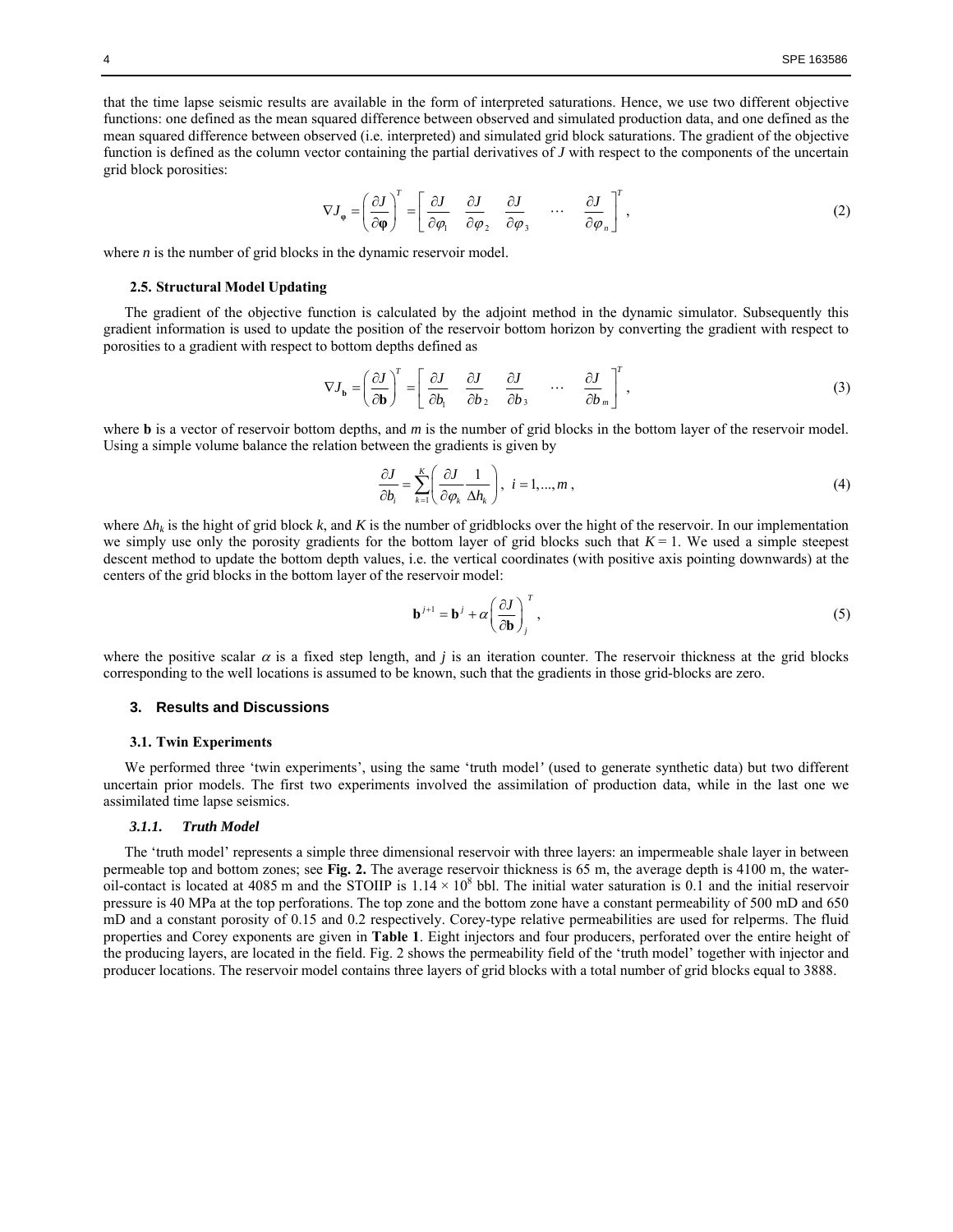| TABLE 1 - FLUID PROPERTIES AND COREY EXPONENTS                                                              |                    |                                   |
|-------------------------------------------------------------------------------------------------------------|--------------------|-----------------------------------|
| Property                                                                                                    | Value              | Unit                              |
| $\rho_w$                                                                                                    | 1009               | $\text{Kg/m}^3$                   |
| $\rho_{o}$                                                                                                  | 880                | $\overline{\text{Kg}}/\text{m}^3$ |
| $\mu_{w}$                                                                                                   | $1 \times 10^{-3}$ | Pa.s                              |
|                                                                                                             | $4 \times 10^{-3}$ | Pa.s                              |
| $\begin{array}{c}\nL_{\text{O}} \\ S_{\text{wc}} \\ S_{\text{or}} \\ K_{\text{gw}}^{\text{O}}\n\end{array}$ | 0.2                |                                   |
|                                                                                                             | 0.1                |                                   |
|                                                                                                             | 0.9                |                                   |
| $k_{\nu o}^{\rho m}$                                                                                        | 0.8                |                                   |
| $n_w$                                                                                                       | 3                  |                                   |
| $n_{o}$                                                                                                     | 4.75               |                                   |

At the start of production the injectors operate at a constant flow rate of  $300 \text{ m}^3/\text{day}$  and the producers at a bottom hole pressure of 39 MPa at the top perforations, i.e. 1 MPa below the reservoir pressure. This 'truth model' is used to create synthetic production data over a period of 12 years. The measurements (oil rate, water rate per well) are taken monthly. After eight years of production one seismic survey is conducted. Interpreted time-lapse seismic data is represented as saturation changes per grid block. **Fig. 3** shows the oil saturation in the bottom layer of the truth model after eight years of production. No measurement errors are added to the data.



**Fig. 2. The 'truth model' permeabilities. Seven injectors are placed around the field and one in the center. Four producers are located in central part of the field. The transparent plane indicates the cross section corresponding to Figs. 4 and 5.** 



**Fig. 3. Oil saturation in the bottom layer of the 'truth model' after 8 years of production.** 

#### *3.1.2. Prior Models*

In this study, the true bottom horizon is assumed to be unknown. The bottom horizon of the prior models is obtained by stochastic manipulation of the bottom horizon of the 'truth model'. Two different prior models are chosen: prior #1 represents a reservoir structure that is relatively close to the truth model, and prior #2 a structure that displays significant differences compared to the truth. All remaining parameters in the prior models are chosen identical to those of the 'truth model' and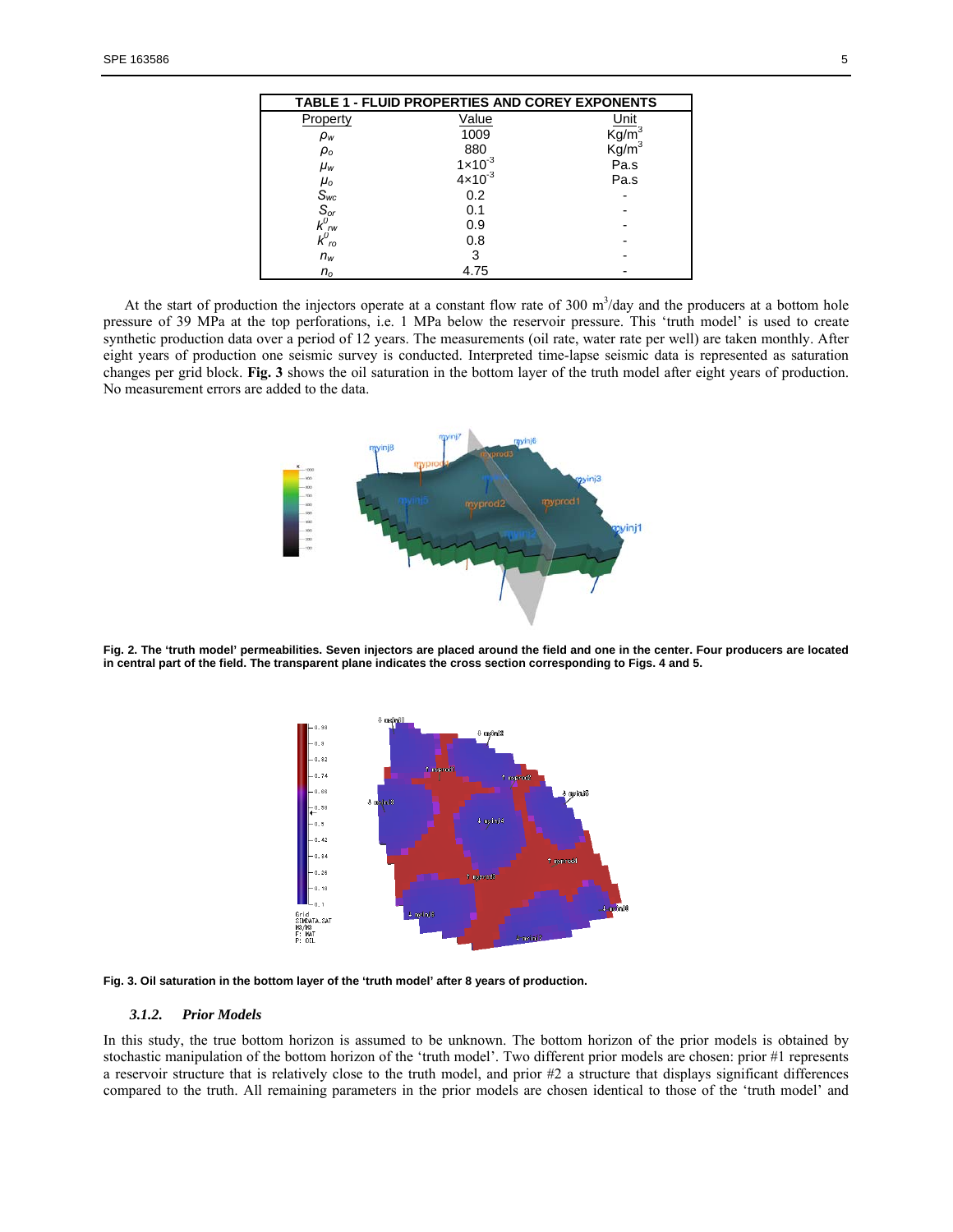assumed to be known. **Fig. 4** and **Fig. 5** show cross sections of the prior models and the 'truth' for prior #1 and prior #2 respectively. The blue line represents the bottom of the 'truth model', the red line represents the bottom of the prior model, and the black line represents the top of the bottom layer (i.e. the bottom of the shale layer).



**Fig. 4. A cross section of the 'truth model' and prior #1. This prior is close to the truth. Red represents the bottom of the prior model, blue represents the bottom of the truth, and the black represents the bottom of the shale layer.** 



**Fig. 5. A cross section of the truth model and the prior #2. This prior is significantly different from the truth. Red represents the bottom of the prior model, blue represents the bottom of the truth, and the black represents the bottom of the shale layer.** 

## **3.2. Experiment #1: Assimilation of Production Data Starting From Prior #1**

In the first twin experiment the history match is performed starting from prior #1 by assimilating production data. We did not use any scaling of the data (i.e.  $P = I$ ). After some trial and error we selected a step size  $\alpha = 7.5 \times 10^{-4}$  m<sup>2</sup>, while a relative convergence of 0.005 was used a stopping criterion. **Fig. 6** shows the convergence of the objective function after eleven iterations.





**Fig. 7** depicts a cross section of bottom horizons of the 'truth model' (blue), the prior model (red) and the updated model (green) after eleven iterations. **Fig. 8** depicts the prior and updated residual maps of the bottom horizon, where the residual is defined as the difference in depth between the 'truth' and the model. The colors represent the residuals (in m) and the contour lines indicate the shape of the true bottom horizon (without scale). The black line indicates the cross section corresponding to Fig. 7. In this experiment, which starts from a prior that is close to the truth, updating the reservoir bottom depth by assimilation of production data leads to an improved posterior.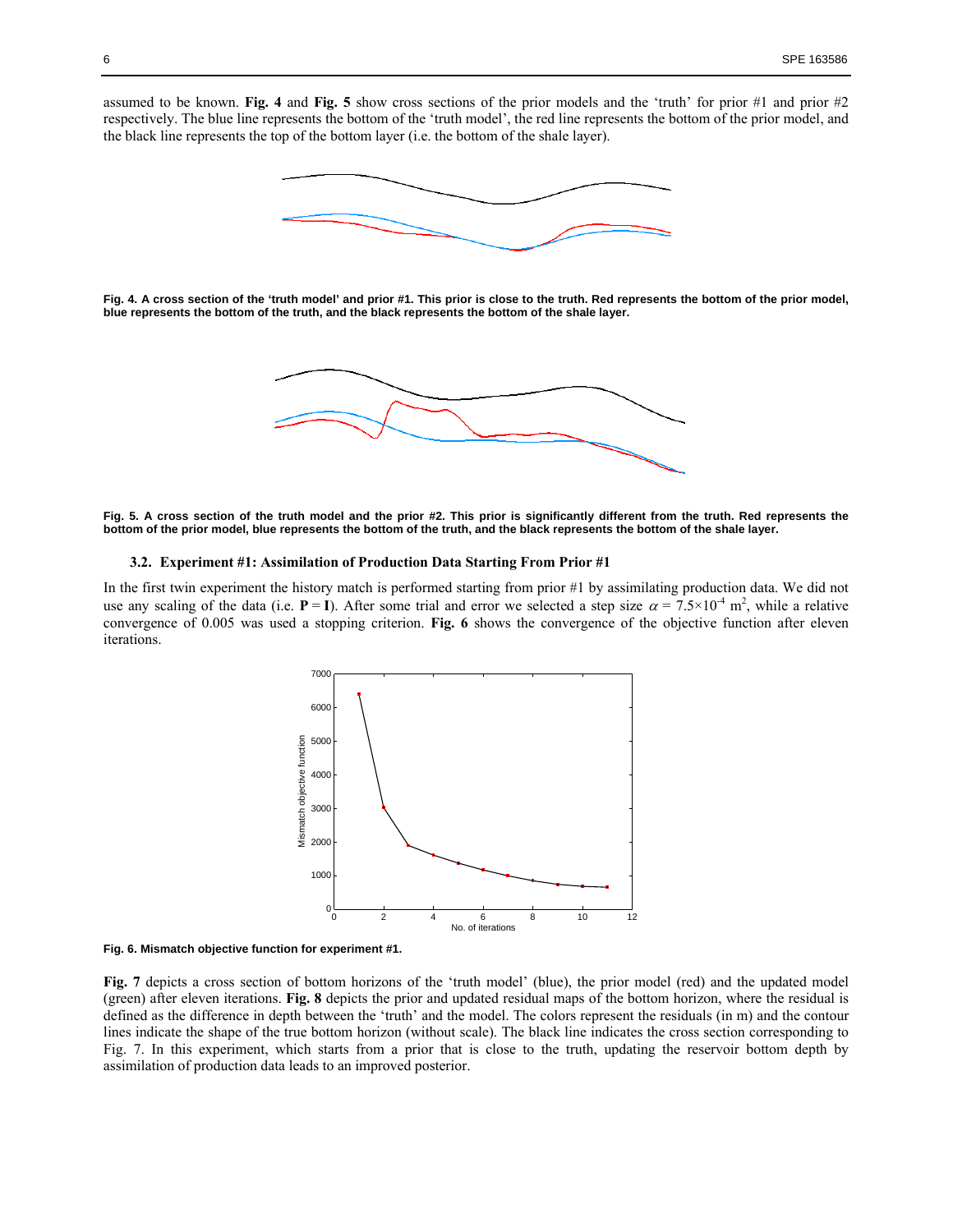

**Fig. 7. Cross section through the bottom layer of the reservoir for experiment #1. Blue represents the truth, red represents prior #1, and green represents the updated model.** 



**Fig. 8. Prior (left) and updated (right) residual maps for experiment #1. Colors represent the residuals in m. Contour lines indicate the true bottom depth (without scale).** 

## **3.3. Experiment #2: Assimilation of Production Data Starting From Prior #2**

Experiment #2 involves the assimilation of production data starting from prior #2 which is further from the truth than prior #1. With a step length  $\alpha = 7.5 \times 10^{-6}$ , the objective function converged after 50 iterations but did not show a large drop in value; see **Fig. 9**. Note that the small increase in the objective function value in 21<sup>st</sup> iteration is due to the fact that we used a fixed step length without line search. The updated model does not show a good match with the truth; see **Fig. 10**. The same message is conveyed by **Fig. 11** which depicts the prior and updated residual maps of the bottom horizon. Except for minor changes close to some of the well locations (myprod3, myprod4 and myinj4), the updated model has not changed significantly with respect to the prior model. This example illustrates that production data often do not contain enough information to reduce uncertainties in areas that are not in the immediate vicinity of the wells, and that the results of history matching using production data are dependent on the quality of the prior model.



**Fig. 9. Mismatch objective function for experiment #2.**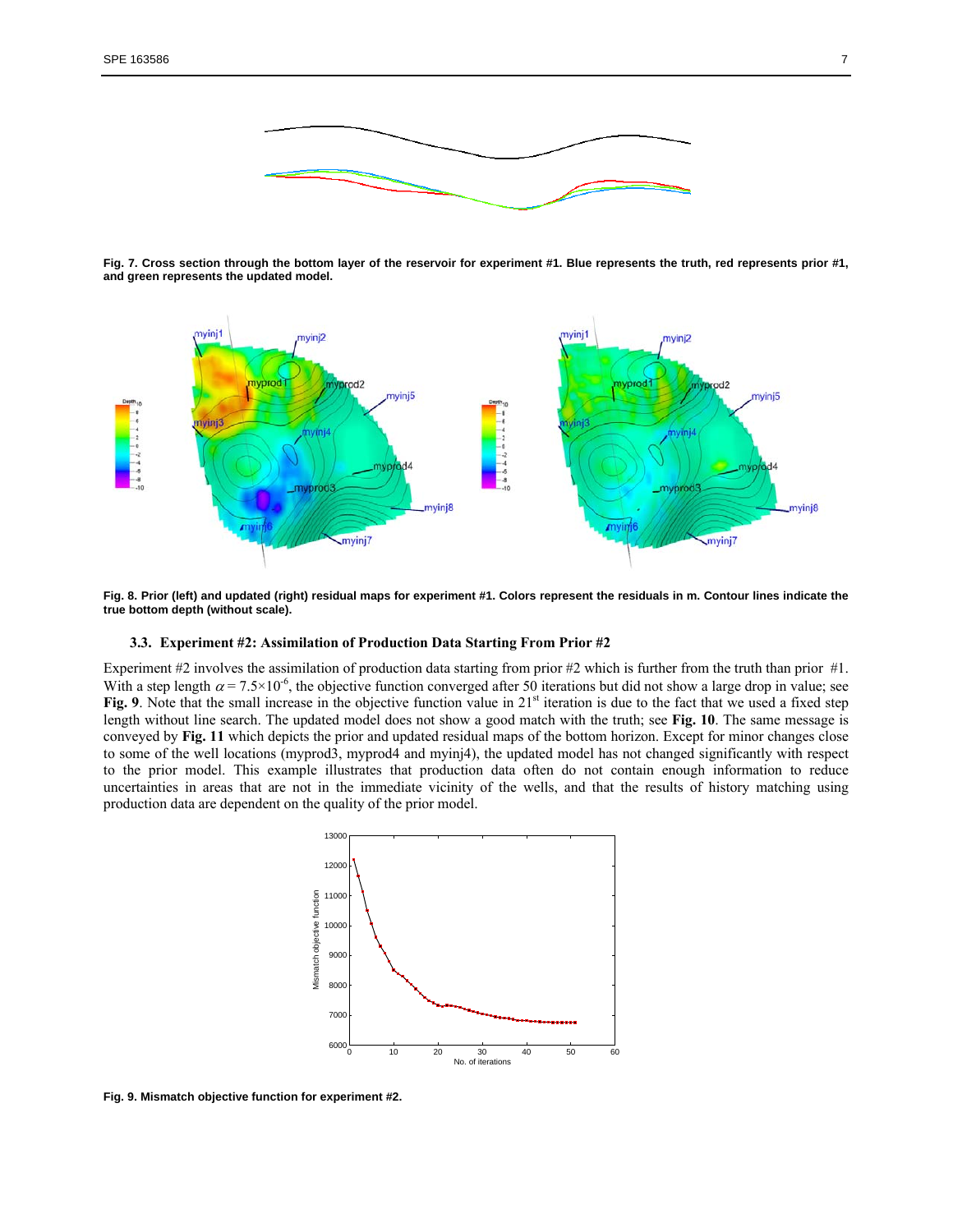

**Fig. 10. Cross section through the bottom layer of the reservoir for experiment #2. Blue represents the truth, red represents prior #2, and green represents the updated model.** 



**Fig. 11. Prior (left) and updated (right) residual maps for experiment #2. Colors represent the residuals in m. Contour lines indicate the true bottom depth (without scale).** 

## **3.4. Experiment #3: Assimilation of Time-Lapse Seismic Data Starting From Prior #2**

Just like experiment #2, experiment #3 starts from the 'poor' prior #2, but now involves the assimilation of time-lapse seismic data instead of production data. The step length is chosen as  $\alpha = 3.5$  and after 30 iterations the value of the objective function is reduced by a factor of ten; see **Fig. 12**.



**Fig. 12. Mismatch objective function for experiment #3.** 

**Fig. 11** depicts the prior and updated depths of the bottom horizon and **Fig 14** the corresponding residual maps. In contrast with the previous example, history matching of the bottom horizon by assimilation of time-lapse seismic data results in an acceptable mismatch objective function value as well as a good match between the updated model and the truth.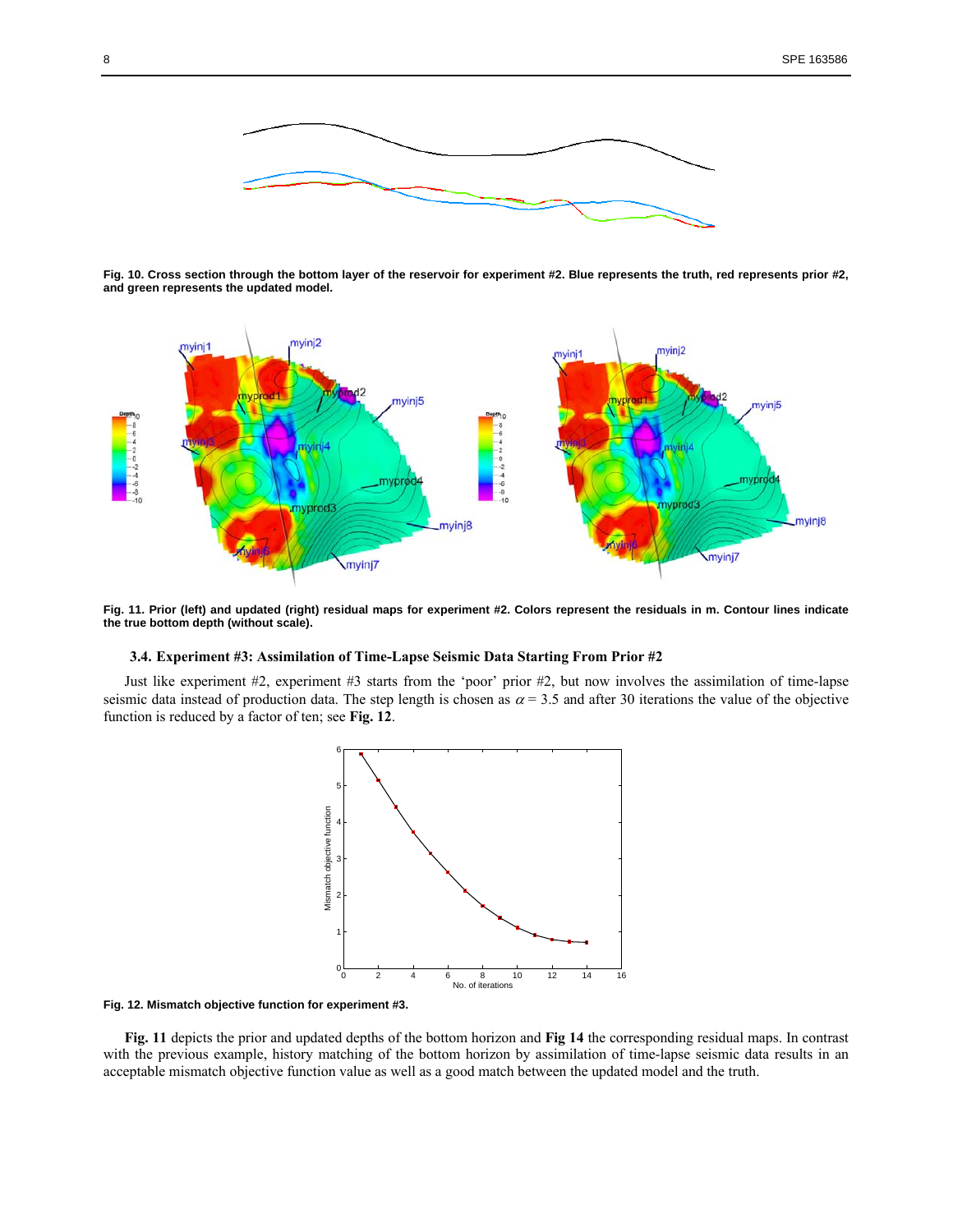

**Fig. 13. Cross section through the bottom layer of the reservoir for experiment #3. Blue represents the truth, red represents prior #2, and green represents the updated model.** 



**Fig. 14. Prior (left) and updated (right) residual maps for experiment #3. Colors represent the residuals in m. Contour lines indicate the true bottom depth (without scale).** 

**Fig. 15** depicts the oil flow rates of each of the four production wells during 15 years of production for experiment #3. Production starts in 2004 and after eight years, in 2012, a time lapse seismic survey is conducted and the interpreted results are assimilated. The curves thereafter represent predictions of the future oil production. It can be observed that not only the simulated oil flow rates of the updated model are in a good agreement with the measured rates, but that also the predicted flow rates are much closer to the truth than those simulated with the prior model.

#### **4. Discussion**

In this study the uncertain parameters are updated without constraints. Moreover, the objective function does not contain a term that penalizes deviations from the prior parameter values, as is required in a Bayesian framework (see e.g. Oliver et al. 2008). Such a penalty term makes the problem well posed, restricts the parameter updates to values that keep the posterior values not too far from the prior values, and generally increases the smoothness of the results. For our examples, we expect that including a penalty term would lead to somewhat smoother updates but not to essentially different conclusions.

Assimilation of production data to update the bottom depth of prior #2 showed that production data do not provide sufficient information for reliable updates away from the wells whereas time lapse seismics provides much more spatially distributed information, leading to improved updates and improved predictions. Similar conclusions, but then for updating flow properties instead of structural properties have been reported before, see e.g. Walker and Lane (2007).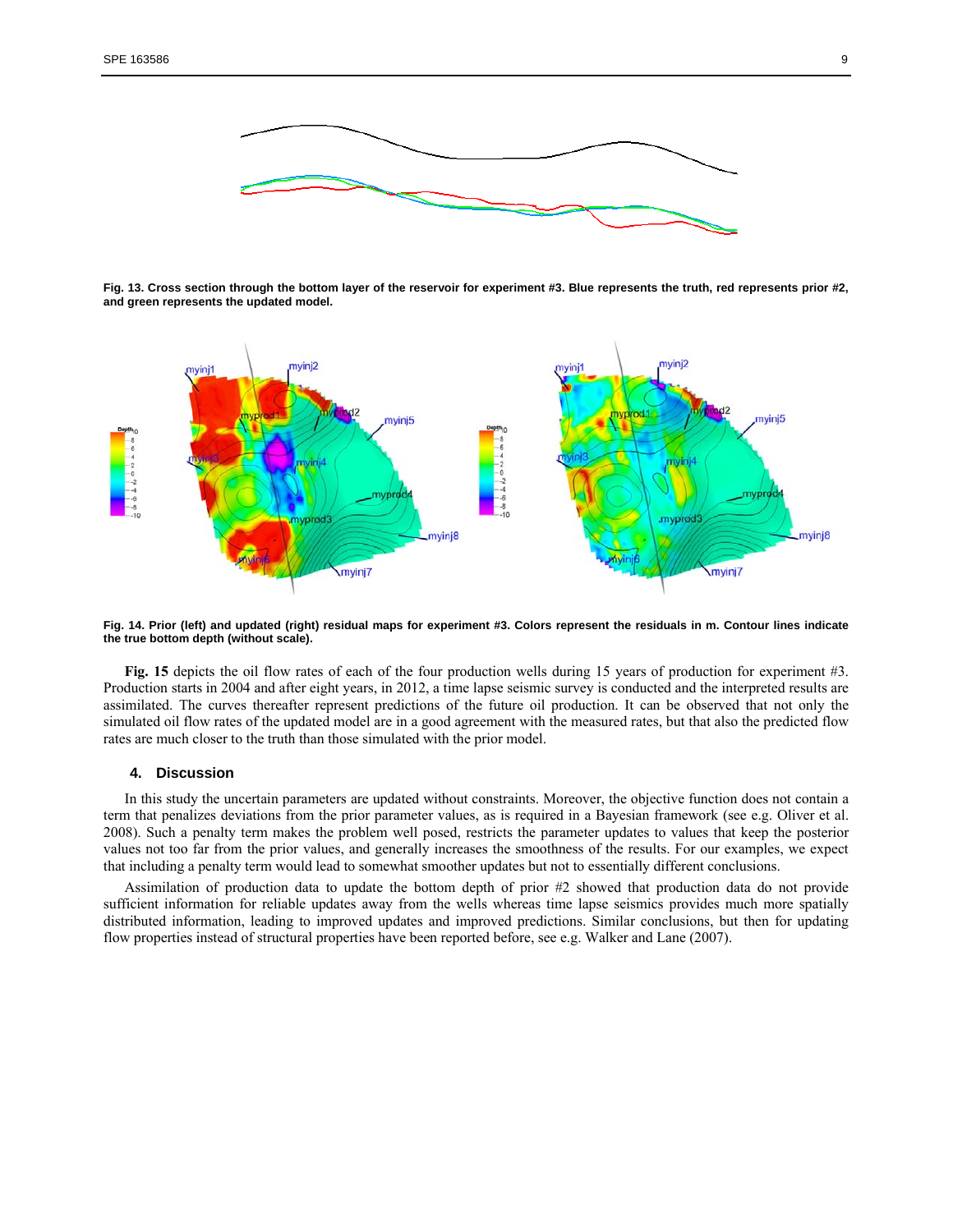

**Fig. 15. Oil flow rates of each of the four production wells for experiment #3. Red curves represent the rates of the prior model simulation, blue curves represent the rates of the updated model, and black curves represent the true rates. The vertical dashed line indicates the moment that the history match is performed.** 

## **5. Conclusions**

In this study we proposed a new method for updating uncertain structural reservoir parameters by combining static and dynamic reservoir models in a 'big loop' history matching workflow using gradient-based history matching. In particular we assumed the parameters defining the bottom horizon of the static reservoir model to be uncertain and updated them by assimilation of production data or time-lapse seismic data using the adjoint method. We tested the method on three simple 3D synthetic examples in which the bottom depth was the only uncertain parameter while the measurements were assumed to be error free. We conclude that for these examples

- The adjoint method is a computationally efficient method for history matching of the structural model parameters.
- Gradients of the mismatch objective function with respect to grid block porosities can serve as an acceptable approximation for gradients with respect to bottom depths and can thus be used to update the reservoir thickness.
- Production data contain mostly localized information from the near-well bore area and are therefore of limited value to update structural reservoir parameters in areas away from the wells. As a result the updated results are strongly dependent on the prior model.
- Time-lapse seismic data (in the form of interpreted saturations) contain much more spatially distributed information and are therefore a much better source of information to update structural reservoir parameters in areas away from the wells.
- Updating the structural parameters of the static reservoir model significantly improves the predictive capacity of the correspondingly updated dynamic reservoir model.

Further work is required to asses the wider validity of these conclusions, in particular for situations where more uncertain parameters are considered and where the data contain significant measurement errors.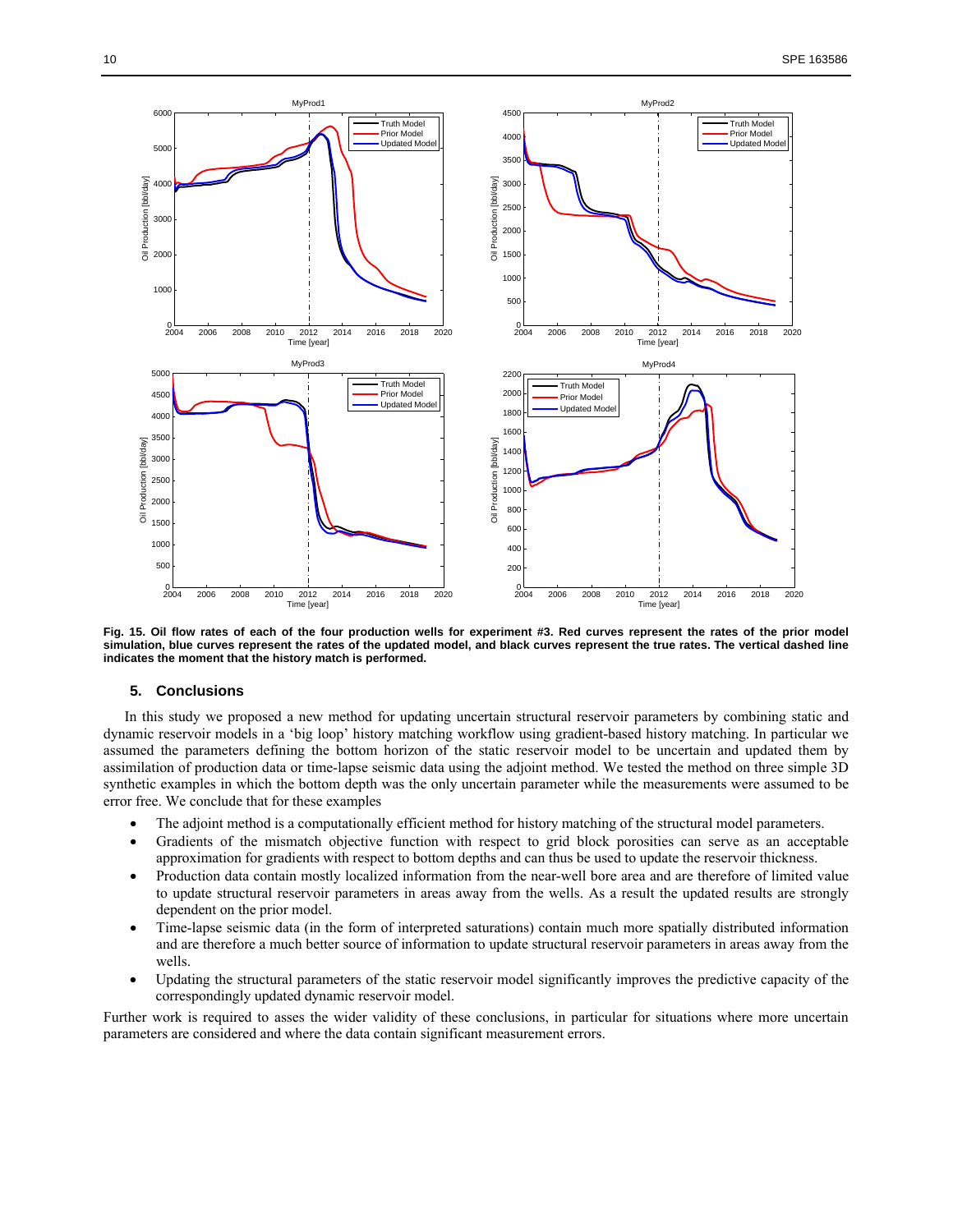## **6. Nomenclature**

- $b =$  grid block vertical position (depth) in the bottom layer of the reservoir model, L, m
- **= vector of grid block vertical positions (depths) in the bottom layer of the reservoir model, L, m**
- $d$  = vector of measured data, L<sup>-1</sup>m t<sup>-2</sup>, Pa (pressures), or L<sup>3</sup> t<sup>-1</sup>, m<sup>3</sup>/s (flow rates), or dimensionless (saturations)
- $\Delta h$  = grid block hight, L, m
- **h** = vector of simulated data (dimensions equal to those of **d**)
- $J =$  mismatch objective function, dimensionless
- $K =$  number of gridblocks over the hight of the reservoir, dimensionless
- $n =$  number of grid blocks in the reservoir model, dimensionless
- $m =$  number of grid blocks in the bottom layer of the reservoir model, dimensionless
- **P** = positive semi-definite matrix denoting the relative importance and correlation between the entries of **d** (dimensions equal to those of of **d** squared)
- $\alpha$  = step length in steepest descent algorithm (dimensions equal to those of **b** squared)
- $\varphi$  = grid block porosity (dimensionless)
- $\varphi$  = vector of grid block porosities (dimensionless)

## **7. Acknowledgment**

This research was carried out within the context of the Recovery Factory program, a joint project of Shell Global Solutions International and Delft University of Technology.

#### **8. References**

- Aanonsen, S., Nævdal, G., Oliver, D., Reynolds, A. and Valles, B. 2009. The Ensemble Kalman Filter in Reservoir Engineering--a Review. *SPE J.* **14**(3): 393-412. DOI: 102118/117274-PA
- Caers, J. 2003. History Matching Under Training-Image-Based Geological Model Constraints. *SPE J.* **8**(3): 218-226. DOI: 10.2118/74716- PA
- Chavent, G., Dupuy, M. and Lemonnier, P. 1975. History Matching by Use of Optimal Theory. *SPE J.* **15**(1): 74-86. DOI: 10.2118/4627-pa
- Chen, W. H., Gavalas, G. R., Seinfeld, J. H. and Wasserman, M. L. 1974. A New Algorithm for Automatic History Matching. *SPE J.* **14**(6): 593-608. DOI: 10.2118/4545-pa
- Chierici, G. L. 1992. Economically Improving Oil Recovery by Advanced Reservoir Management. *J. Petrol. Sci. Eng.* **8**(3): 205-219. DOI: 10.1016/0920-4105(92)90034-X.
- Elrafie, E., Agil, M., Abbas, R., Idroos, B. and Colomar, F. M. 2009. Innovated Simulation History Matching Approach Enabling Better Historical Performance Match and Embracing Uncertainty in Predictive Forecasting. Paper 120958-MS presented at the EUROPEC/EAGE Conference and Exhibition, Amsterdam, The Netherlands, 8-11 June. DOI: 10.2118/120958-MS
- Gosselin, O., Berg, S. v. d. and Cominelli, A. 2001. Integrated History-Matching of Production and 4D Seismic Data. Paper SPE 00071599 presented at the SPE Annual Technical Conference and Exhibition, New Orleans, Louisiana, 30 September-3 October 2001. DOI: 10.2118/71599-ms
- Gross, H., Thiele, M., Alexa, M., Caers, J. and Kovscek, A. 2004. Streamline-Based History Matching Using Geostatistical Constraints: Application to a Giant, Mature Carbonate Reservoir. Paper 90069-MS presented at the SPE Annuak Technical Coference and Exhibition, Houston, Texas, 26-29 September. DOI: 10.2118/90069-MS
- Hamman, J., Buettner, R. and Caldwell, D. 2003. A Case Study of a Fine Scale Integrated Geological, Geophysical, Petrophysical, and Reservoir Simulation Reservoir Characterization with Uncertainty Estimation. Paper SPE 84274-MS presented at the SPE Annual Technical Conference and Exhibition Denver, Colorado, 5-8 October. DOI: 10.2118/84274-MS
- Hoffman, B., Wen, X. H., Strebelle, S. and Caers, J. 2005. Geologically Consistent History Matching of a Deepwater Turbidite Reservoir. Paper SPE 95557-MS presented at the SPE Annual Technical Conference and Exhibition, Dallas, Texas, 9-12 October. DOI: 10.2118/95557-MS
- Kaleta, M., Van Essen, G., Van Doren, J., Bennett, R., van Beest, B., Van Den Hoek, P., Brint, J. and Woodhead, T. 2012. Coupled Static/Dynamic Modeling For Improved Uncertainty Handling. Paper SPE 154375-MS presented at the SPE EUROPEC/EAGE Annual Conference, Copenhagen, Denmark, 4-7 June. DOI: 10.2118/154400-MS
- Kraaijevanger, J. F. B. M., Egberts, P. J. P., Valstar, J. R. and Buurman, H. W. 2007. Optimal Waterflood Design Using the Adjoint Method. Paper SPE-105764 presented at the SPE Reservoir Simulation Symposium, Houston, Texas, U.S.A., 26-28 February 2007. DOI: 10.2118/105764-MS
- Leeuwenburgh, O., Peters, E. and Wilschut, F. 2011. Towards an Integrated Workflow for Structural Reservoir Model Updating and History Matching. Paper SPE-143576 presented at the SPE EUROPEC/EAGE Annual Conference and Exhibition, Vienna, Austria, 23-26 May 2011. DOI: 10.2118/143576-MS
- Oliver, D. S. and Chen, Y. 2011. Recent Progress on Reservoir History Matching: a Review. *Comput. Geosci.* **15**(1): 185-221. DOI: 10.1007/s10596-010-9194-2
- Oliver, D. S., Reynolds, A. C. and Liu, N. 2008. *Inverse Theory for Petroleum Reservoir Characterization and History Matching*. Cambridge University Press, Cambridge.